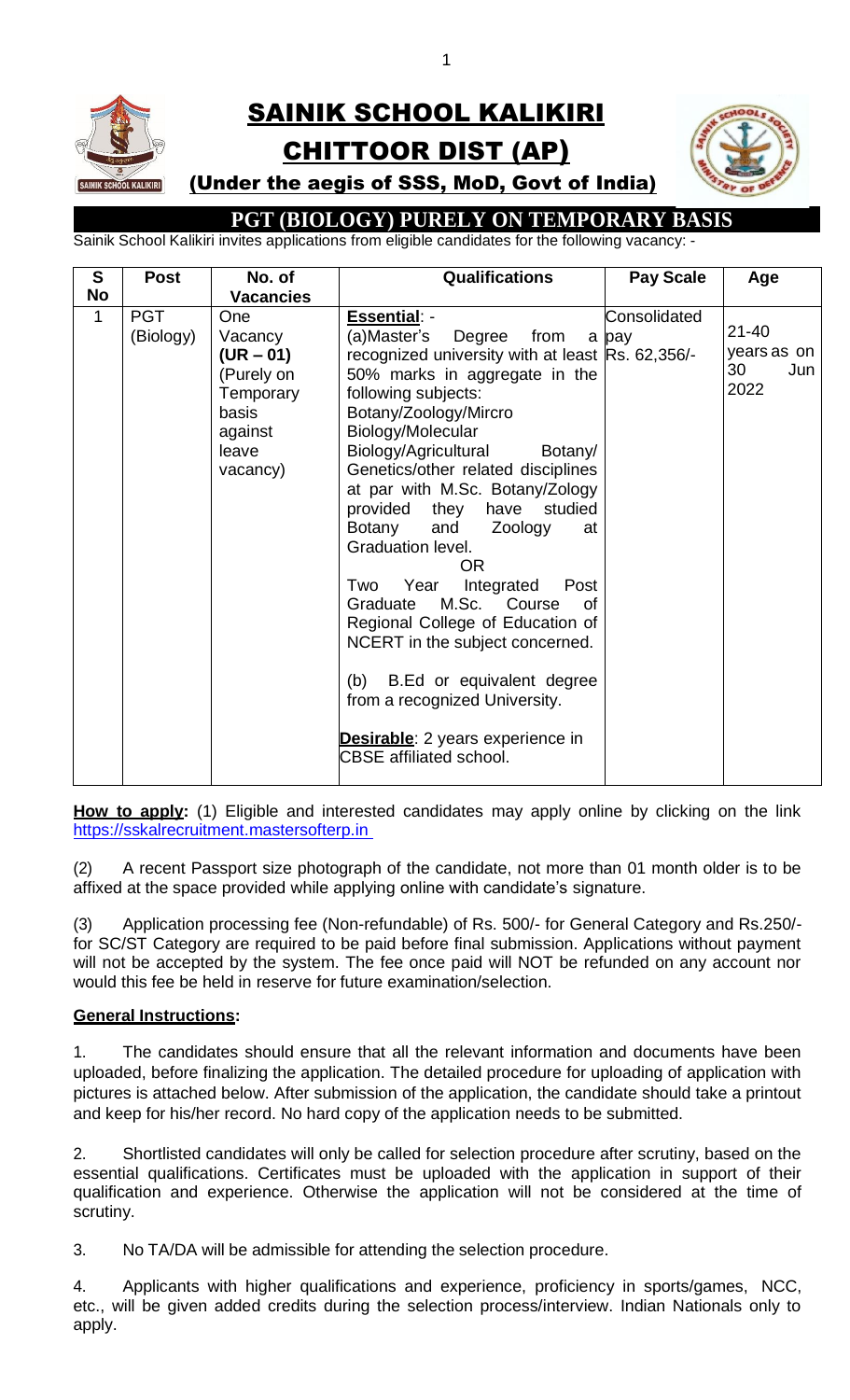5. Applicants are to clearly mention their up to date email ID and mobile number in the online Application form to enable the school to communicate the date/schedule of the selection test at short notice. Information pertaining to selection will also be updated on the school website. The school administration is not responsible in case of wrong email id provided by the candidate and not attending to the phone calls made by the school.

6. Candidates are to bring their original Id proof, certificates/documents in original (in support of their qualifications/experience as mentioned in the application) while reporting for the selection test, failing which their candidature will not be entertained.

7. Canvassing in any form will disqualify the candidature of the applicant. Last date for receipt of Applications: **30 Jun 2022.**

8. Persons employed in Government/ Semi-Government Organizations or Educational Institutions must apply through a proper channel (OR) shall provide a No Objection Certificate (NOC) along with their application. If neither is possible, they must submit NOC at the time of the Interview (if called for an interview).

9. The school administration reserves the right to cancel anyone or all the vacancies due to administrative reasons.

> Sd/- Principal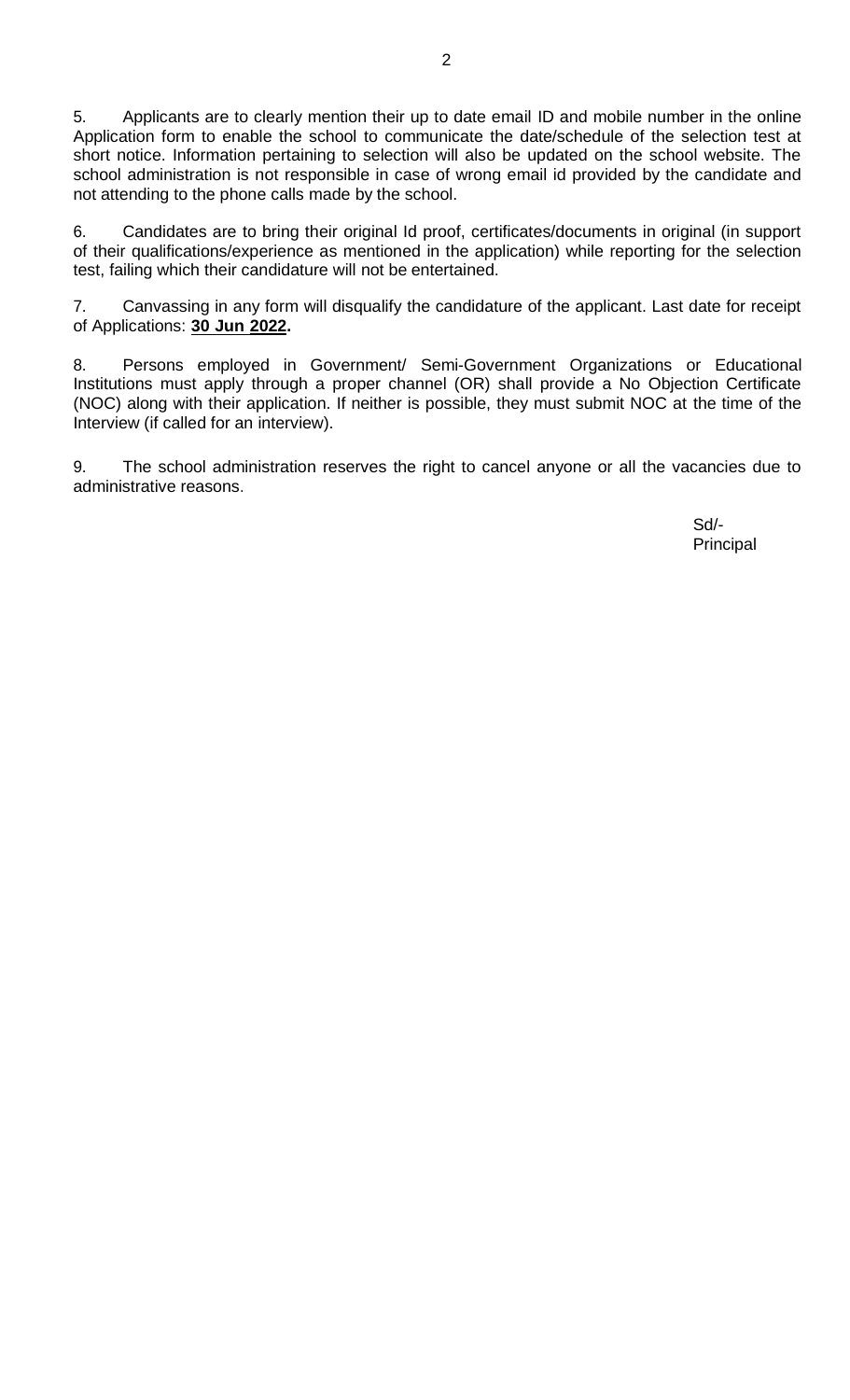#### **ONLINE PROCEDURE FOR PGT (BIOLOGY) PURELY ON TEMPORARY BASIS**

1. After clicking on the link [https://sskalrecruitment.mastersofterp.in](https://sskalrecruitment.mastersofterp.in/) you will be diverted to the following web page. Click Apply as shown below, you will be diverted to Step 2.

| Username*                                                              | Show<br>10<br>$\vee$ entries<br>Search:                                                                  |                                  |
|------------------------------------------------------------------------|----------------------------------------------------------------------------------------------------------|----------------------------------|
| Enter Username<br>홐                                                    | 11<br><b>Last Date Submission</b><br>Advt No.<br><b>Name of Post</b><br>11<br>17<br><b>Download File</b> | <b>Click To Apply</b><br>$_{11}$ |
| Password*                                                              | SSKAL/1013/ADVT/2022<br>÷.<br>PGT BIOLOGY (TEMPORARY BASIS)<br>30/06/2022                                | Apply                            |
| $a_{\rm e}$<br>Enter Password<br>RgFGqE<br>Enter Your Captch Code Here | Showing 1 to 1 of 1 entries                                                                              | Previous<br>Next<br>-1           |
| Login                                                                  | w<br><b>Technical Support</b><br>HR Info                                                                 |                                  |
| Forgot Password                                                        | L                                                                                                        |                                  |

2. Fill your credentials the press proceed and then click on Home to go on Home page.

| Advt. No. *                                   | Post Name *                            |
|-----------------------------------------------|----------------------------------------|
| SSKAL/1013/ADVT/2022                          | PGT BIOLOGY (TEMPORARY BASIS)          |
| Email Address*<br>Please Enter Email Address. | Mobile No.*<br>Please Enter Mobile No. |
|                                               |                                        |
|                                               | Submit<br>Home                         |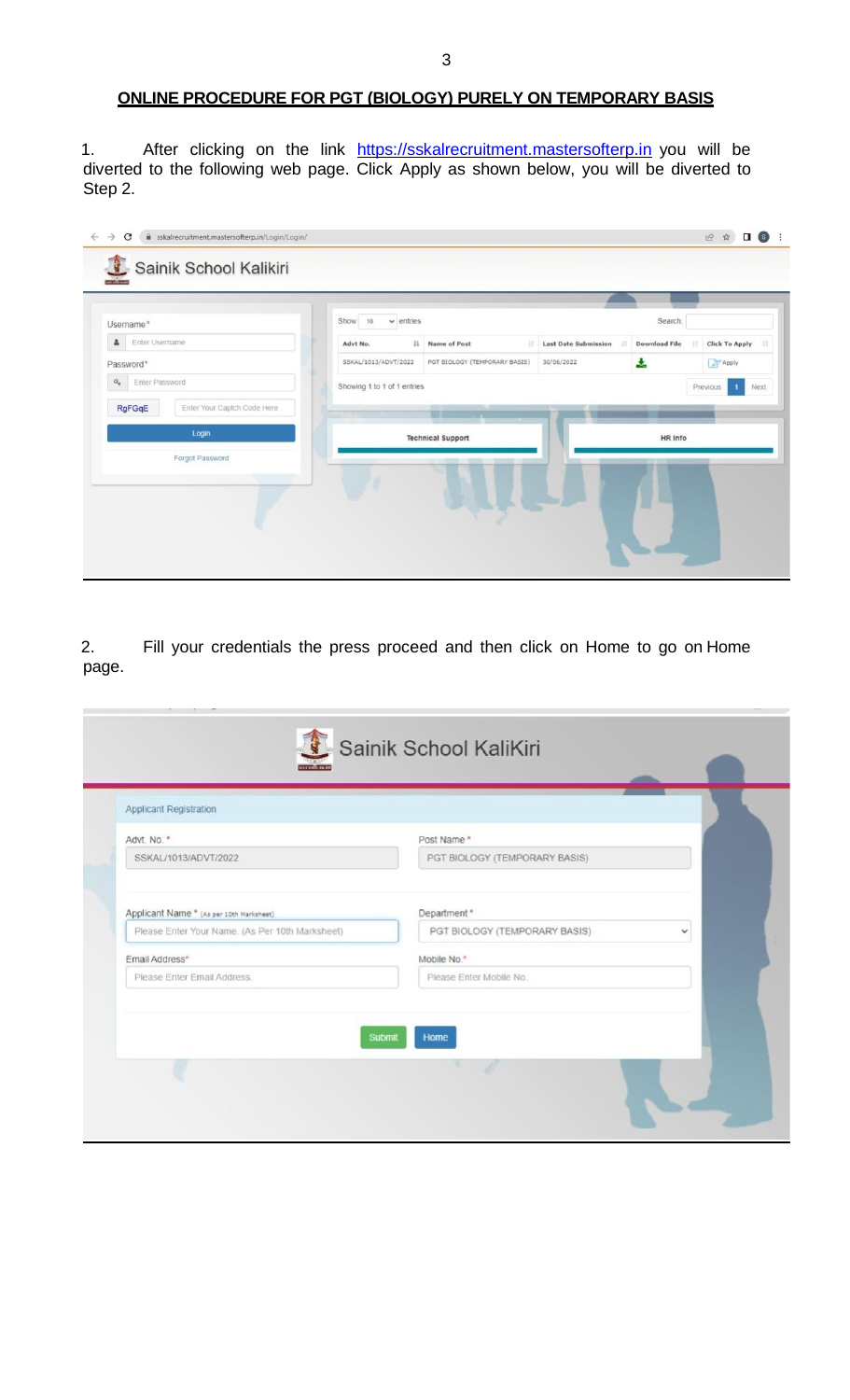3. You will get a mail in your given mail ID after submitting your credentials.



4. Fill Username and Password received in your email ID.

| Username*                                      | $\vee$ entries<br>Show<br>10 |                               |                                   | Search:              |                       |
|------------------------------------------------|------------------------------|-------------------------------|-----------------------------------|----------------------|-----------------------|
| ዹ<br>Enter Username                            | $11$<br>Advt No.             | Name of Post<br>11            | <b>Last Date Submission</b><br>11 | <b>Download File</b> | <b>Click To Apply</b> |
| Password*                                      | SSKAL/1013/ADVT/2022         | PGT BIOLOGY (TEMPORARY BASIS) | 30/06/2022                        | 소                    | Apply                 |
| RgFGqE<br>Enter Your Captch Code Here<br>Login |                              | <b>Technical Support</b>      |                                   | HR Info              |                       |
| Forgot Password                                |                              |                               | na 2                              | Ш                    |                       |

5. You will see page following page.

| Sainik School Kalikiri<br><b>The Company</b> | & P LAVANYA @ Logout                                                                                                                                                                                                                                                                                      |
|----------------------------------------------|-----------------------------------------------------------------------------------------------------------------------------------------------------------------------------------------------------------------------------------------------------------------------------------------------------------|
| <b>Hello, P LAVANYA</b><br>Online            | Welcome to Faculty F                                                                                                                                                                                                                                                                                      |
| <b>Change Password</b>                       |                                                                                                                                                                                                                                                                                                           |
| <b>Personal Details</b>                      | <b>Important Instructions:</b><br>$\bullet$                                                                                                                                                                                                                                                               |
| <b>School Education</b>                      | • All fields marked with (*) are mandatory<br>. You must have to fill your personal details, before final submit.                                                                                                                                                                                         |
| <b>UG Education</b>                          | Based on your details application will calculate credit points, you can see or download your system calculated credit point report on Preview / Final application link.<br>٠<br>- If you are not satisfied with system calculated credit point then enter your self calculated points on Other Info link. |
| <b>PG Education</b>                          |                                                                                                                                                                                                                                                                                                           |
| <b>B.Ed Education</b>                        |                                                                                                                                                                                                                                                                                                           |
| <b>PhD Details</b>                           |                                                                                                                                                                                                                                                                                                           |
| <b>Present Employer</b>                      |                                                                                                                                                                                                                                                                                                           |
| Past Employer                                |                                                                                                                                                                                                                                                                                                           |
| <b>Research Publication</b>                  |                                                                                                                                                                                                                                                                                                           |
| FDS/STTP/Workshop Organzanization            |                                                                                                                                                                                                                                                                                                           |
| <b>Publication of Books</b>                  |                                                                                                                                                                                                                                                                                                           |
| <b>Outreach Activity</b>                     |                                                                                                                                                                                                                                                                                                           |
| <b>Summary ProExperience</b>                 |                                                                                                                                                                                                                                                                                                           |

6. Start filling your credentials one by one applicable to you. If not applicablethen go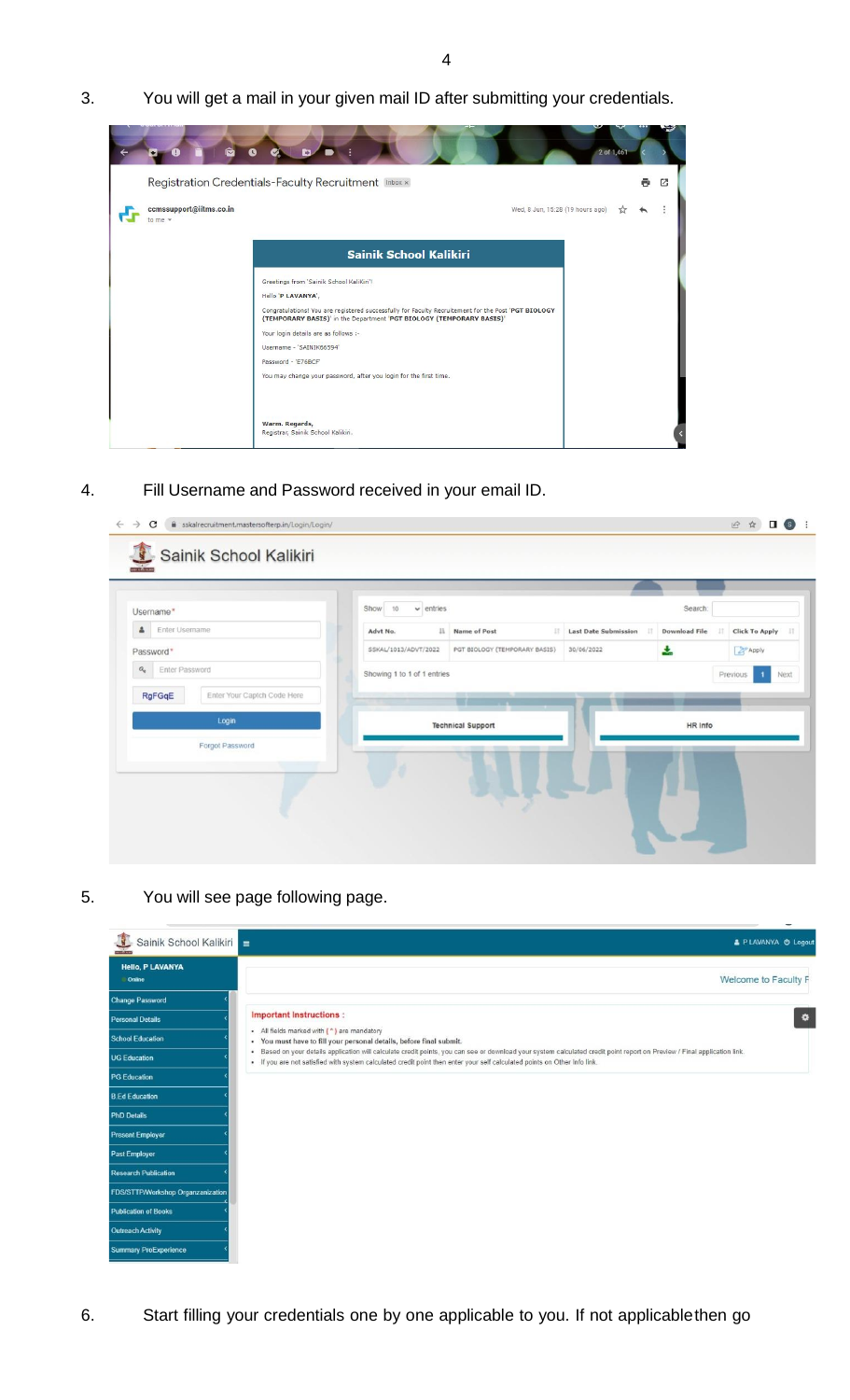5

|  | to next tab. Fill all credential marked with* |  |
|--|-----------------------------------------------|--|
|--|-----------------------------------------------|--|

| Sainik School Kalikiri<br><b>COLLAND</b> |                                                                                |                                |                               | & PLAVANYA O Logout            |
|------------------------------------------|--------------------------------------------------------------------------------|--------------------------------|-------------------------------|--------------------------------|
| <b>Hello, P LAVANYA</b><br>Online        | Personal Details                                                               |                                |                               |                                |
|                                          | <b>Upload Photo</b><br>Browse                                                  | FullName*                      |                               | Date of Birth *                |
| <b>Change Password</b>                   | school logo.gif                                                                | <b>PLAVANYA</b>                |                               | 兽<br>Date of Birth             |
| <b>Personal Details</b>                  |                                                                                | Category*                      | Gender*                       | Nature of Applicant *          |
| <b>School Education</b>                  | <b>SAINIK SCHOOL KALIKIRI</b>                                                  | Please Select<br>$\checkmark$  | Please Select<br>$\checkmark$ | New Entrant<br>$\checkmark$    |
| <b>UG Education</b>                      | Valid image file(e.g. JPG,GIF) (Max size 100 kb)<br>Post Applied For *         |                                |                               |                                |
| <b>PG Education</b>                      | PGT BIOLOGY (TEMPORARY BASIS V                                                 | <b>Father Name</b>             | Mother Name                   | Spouse Name                    |
| <b>B.Ed Education</b>                    | Apply Department *                                                             | Please Enter Father Name       | Please Enter Mother Name      | Please Enter Spause Nam        |
| <b>PhD Details</b>                       | PGT BIOLOGY (TEMPORARY BASIS V                                                 | Last Promotion Date            | Marital Status*               | State/UT <sup>*</sup>          |
| <b>Present Employer</b>                  |                                                                                | 篇<br>Last Promotion Date       | Married<br>$\checkmark$       | Andhra Pradesh<br>$\checkmark$ |
| <b>Past Employer</b>                     | Specialization *                                                               | Aadhar Number                  | Pan Number                    | Mobile Number*                 |
| <b>Research Publication</b>              | Botany/Zoology/Mircro Biology<br>$\checkmark$                                  | Please Enter Adhar No.         | Please Enter Pan No.          | 7349756091                     |
| FDS/STTP/Workshop Organzanization        | <b>Upload Signature</b><br>Browse                                              | Nationality *                  | Email Address                 | Correspondence State *         |
| <b>Publication of Books</b>              |                                                                                | Indian<br>$\checkmark$         | lavanyapulaganti@gmail.c      | Andhra Pradesh<br>$\checkmark$ |
| <b>Outreach Activity</b>                 | <b>BAINIK RENOIS, KALIKINI</b><br>Valid image(e.g. JPG, GIF) (Max size 100 kb) | Permanent State *              | Correspondence Pincode        | Permanent Pincode *            |
| <b>Summary ProExperience</b>             |                                                                                | Andhra Pradesh<br>$\checkmark$ | 517234                        | 517234                         |

## 7. In payment portal click on pay now

| Sainik School Kalikiri =<br>makan a |                               | & P LAVANYA @ Logout                                                                                                    |
|-------------------------------------|-------------------------------|-------------------------------------------------------------------------------------------------------------------------|
| <b>Hello, P LAVANYA</b><br>Online   | Make Payments                 |                                                                                                                         |
| <b>Change Password</b>              | Amount:"                      | Note:                                                                                                                   |
| <b>Personal Details</b>             | 500.00                        | Click Pay Now Button To Make Payment.                                                                                   |
| <b>School Education</b>             | Post For.                     | All information need to be proper before make payment.                                                                  |
| <b>UG Education</b>                 | PGT BIOLOGY (TEMPORARY BASIS) | If Payment Done Successfully then Please Wait 24 hours for Responce<br>or else Contact Admin of Sainik School Kalikiri. |
| <b>PG Education</b>                 |                               |                                                                                                                         |
| <b>B.Ed Education</b>               | Cancel<br>Pay Now             |                                                                                                                         |
| <b>PhD Details</b>                  |                               |                                                                                                                         |
| <b>Present Employer</b>             |                               | Search:<br>Show<br>$\vee$ entries<br>10                                                                                 |
| Past Employer                       |                               | Application<br>Bank<br>Transaction                                                                                      |
| <b>Research Publication</b>         |                               | Transaction Id<br>17<br>17<br>Fees<br>Date<br>Report                                                                    |
| FDS/STTP/Workshop Organzanization   |                               | No data available in table                                                                                              |
| <b>Publication of Books</b>         |                               | Showing 0 to 0 of 0 entries<br>Next<br>Previous                                                                         |
| Outreach Activity                   |                               |                                                                                                                         |
|                                     |                               |                                                                                                                         |

8. Pay through whatever mean you want

| $O$ Cards     |  | Sainik School Kalikiri                              |                                                           |
|---------------|--|-----------------------------------------------------|-----------------------------------------------------------|
| O Net Banking |  |                                                     |                                                           |
|               |  | <b>Base Price</b>                                   | ₹500.00                                                   |
| $O$ UPI       |  | PG Charges                                          | ₹0                                                        |
| O Wallets     |  | GST                                                 | ₹0                                                        |
|               |  | Total amount to be paid                             |                                                           |
|               |  | ₹500.00                                             |                                                           |
|               |  | Note:                                               |                                                           |
|               |  | to your bank's website for 3D secure authentication | After clicking on the 'Pay Now' button you might be taken |
|               |  |                                                     | Pay Now                                                   |